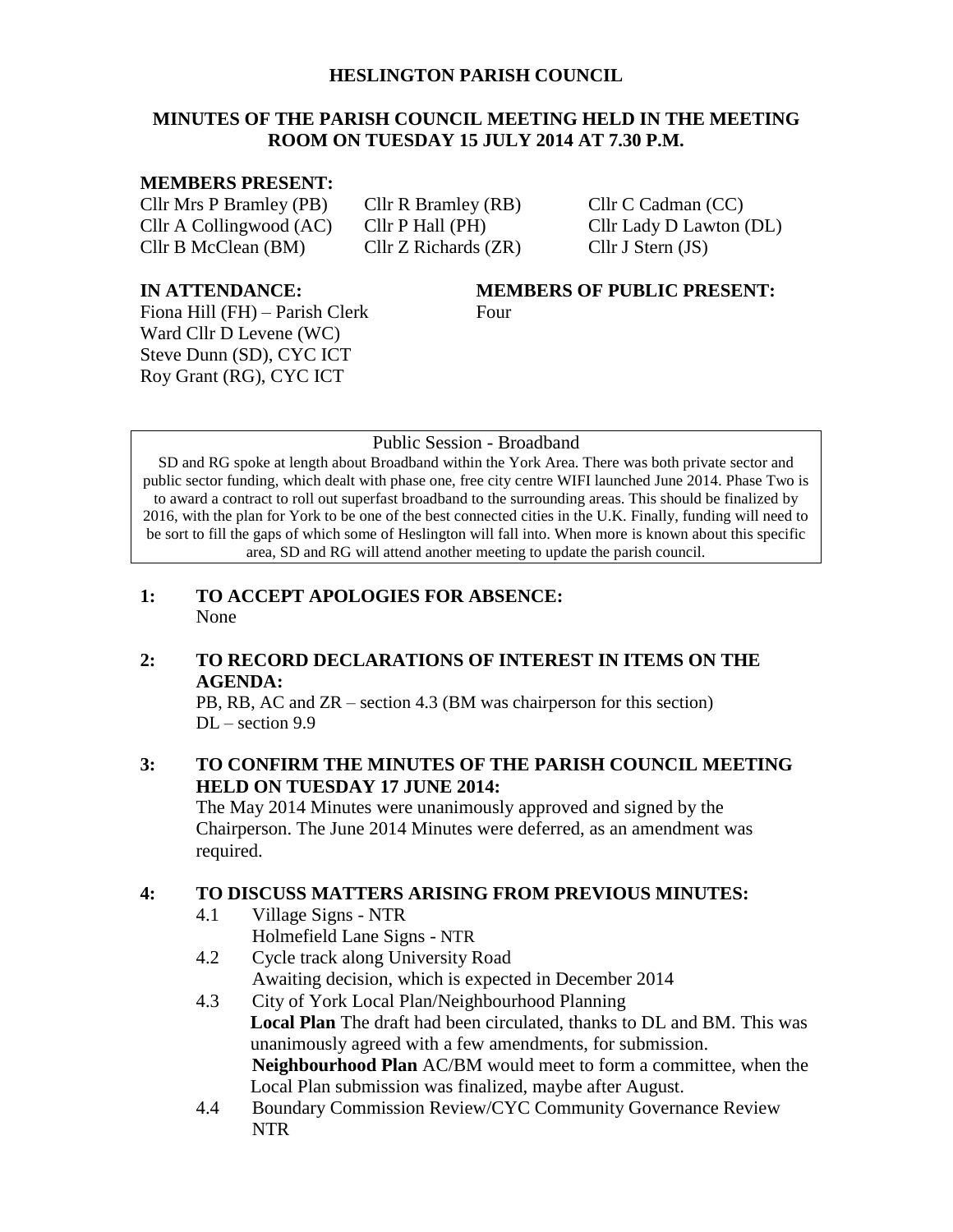Yorkshire Water had responded to say that they had inspected the sub-station and agreed that the works should be done and this would take place shortly.

No response had been received, so FH would chase up:

| <b>Halifax Estates</b>    |                          | Outgang    |
|---------------------------|--------------------------|------------|
| City of Yorkshire Council | $\overline{\phantom{a}}$ | Article 4  |
| <b>Barclays Bank</b>      | $\overline{\phantom{0}}$ | Litter bin |

# **5. TO DISCUSS, IF NECESSARY, LONG-STANDING MATTERS:**

- 5.1 Appearance of village WC would request Community Payback to rake up the leaves etc along Main Street. Severe Weather Issues - NTR
- 5.2 Highway Matters

WC was asked to research what was to be done about the speed table, which had sunk again

5.2.1 Periodic Review

BM and JS had met with the CYC man, who could see the dangers, but was concerned that the businesses would be unhappy with any parking restrictions. He stressed that he had very little money to spend, but would go away and give it some thought.

- 5.3 University of York/HMO's NTR
- 5.4 Elvington NTR
- 5.5 Communication Website - NTR Newsletter - Next edition due Sep/Oct 2014 Broadband - see public session
- 5.6 Yorkshire Marathon NTR

# **6: TO RECEIVE ANY MATTERS RAISED BY MEMBERS OF PUBLIC:**

There was some dissatisfaction about the state of the village, particularly along Low Lane and Walnut Close. A resident had contacted CYC directly, but had not received a reference number, so WC would look into this.

## **7: TO REPORT AND MAKE RELEVANT RECOMMENDATIONS ON NEW PLANNING APPLICATIONS:**

| Letter A:    | We support the application |                                                                                   |
|--------------|----------------------------|-----------------------------------------------------------------------------------|
| Letter $B$ : | We have no objections      |                                                                                   |
| Letter $C$ : |                            | We do not object but wish to make comments or seek safeguards as set out overleaf |
| Letter D:    |                            | We object on the planning grounds set out overleaf                                |
| 7.1          | - 14/01244/FUL             | Vanbrough College                                                                 |
| Letter B     | Unanimous                  |                                                                                   |

**8. TO RECEIVE PLANNING DECISIONS BY CITY OF YORK COUNCIL:** None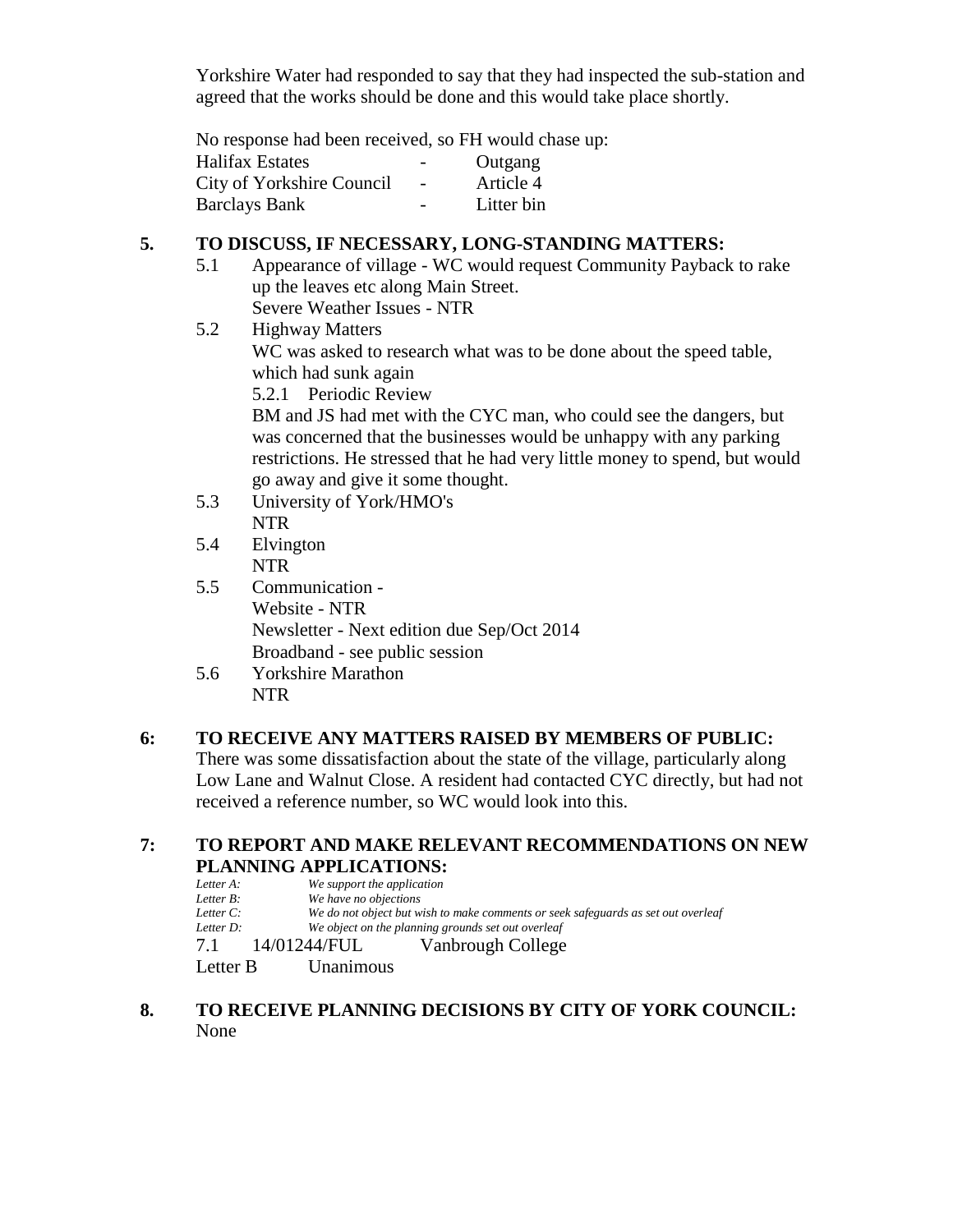**9: TO RECEIVE REPORTS FROM REPRESENTATIVES OF FOLLOWING OUTSIDE BODIES:**

- 9.1 Ward Cllr David Levene NTR
- 9.2 North Yorkshire Police NTR
- 9.3 Heslington East Community Forum NTR
- 9.4 Good Neighbours Forum NTR
- 9.5 Ouse and Derwent Drainage Board NTR
- 9.6 Sportsfield BM reported that fundraising was to be arranged for new play equipment.
- 9.7 York Environment Forum NTR
- 9.8 Alms Houses FH was asked to contact Carter Jonas asking them if the external decorating at Hesketh Cottages could be completed as the properties were looking unsightly in a conservation area village.
- 9.9 The Meeting Room NTR

# **10: TO REPORT ANY NEW CORRESPONDENCE RECEIVED BY THE COUNCIL:**

10.1 Possible removal of large Sycamore, Edens Court The Parish Council unanimously agreed to ask Gordon Eastman to apply to CYC for its removal.

Heslington Church had written to say thank you for the grant.

Several letters/emails regarding the local plan and daffodils had been received and circulated.

#### **11: TO REPORT MATTERS RAISED BY MEMBERS:** None

# **12: TO DISCUSS MATTERS RAISED BY PARISH CLERK/RESPONSIBLE FINANCIAL OFFICER:**

12.1 Bookkeeping records for year ending 31Mar15 to date The Parish Clerk circulated copies around Parish Councillors.

12.2 Internal Control Check(s)

The Parish Council conducted VAT checks and found everything to be in order.

12.3 Matters raised with/by Yorkshire Local councils Association (YLCA)

The White Rose Update (Jul14) had been circulated by email

12.4 To approve for payment the invoices as follows:

| 12.4.1 Parish Clerk                      | Salary                  | £256.62 | 001554 |
|------------------------------------------|-------------------------|---------|--------|
| 12.4.2 Lengthsman                        | <b>Work Done</b>        | £256.97 | 001555 |
| 12.4.3 Yorkshire Internal Audit Services |                         | £280.00 | 001556 |
| 12.4.4 Bill McClean                      | <b>Village Planters</b> | £13.50  | 001557 |